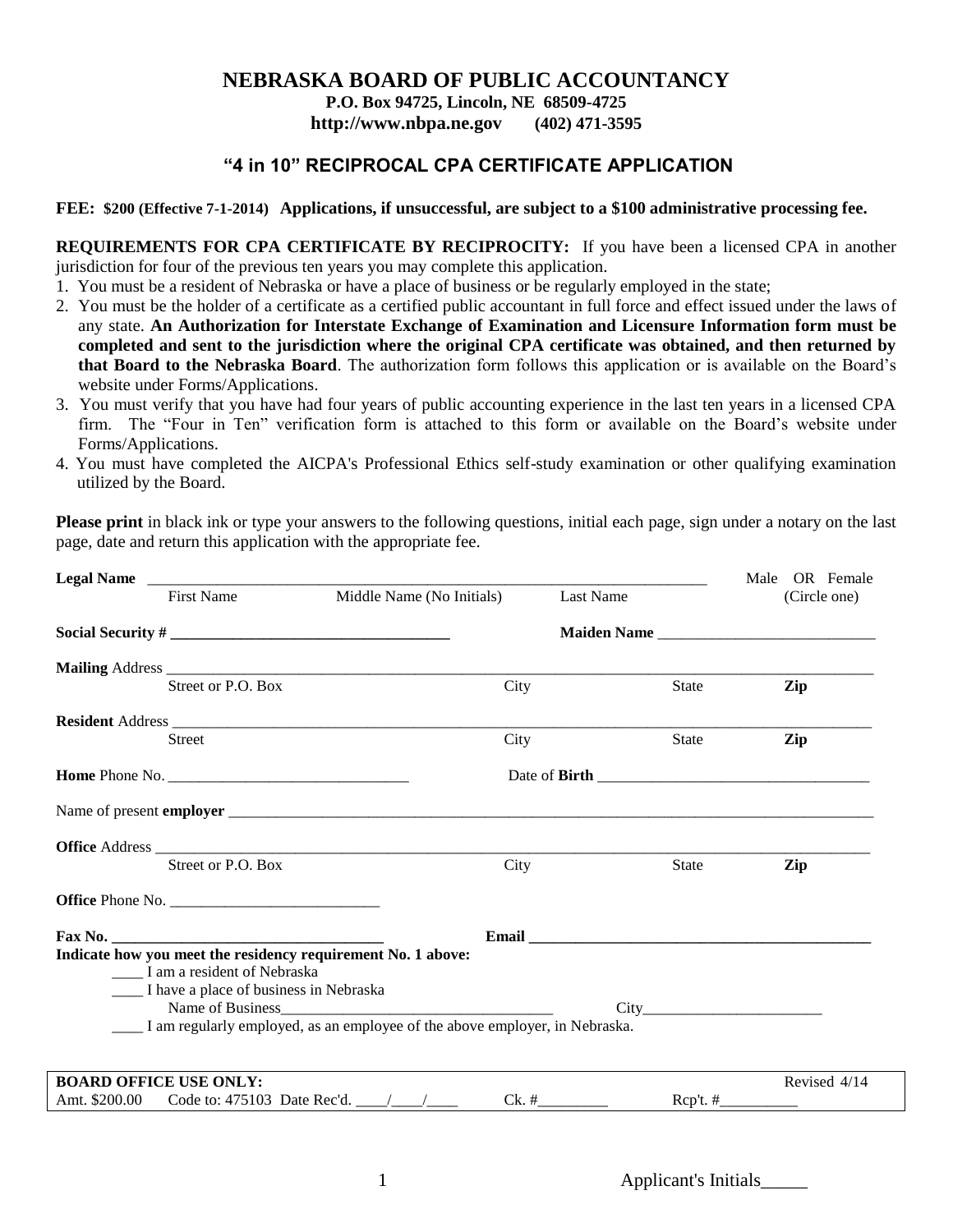| $-$ YES $-$ NO  | Have you been convicted of a felony by any court of any state or of the United States? (If                                                                                                                                                                                                                                                                                                                             |  |  |  |  |
|-----------------|------------------------------------------------------------------------------------------------------------------------------------------------------------------------------------------------------------------------------------------------------------------------------------------------------------------------------------------------------------------------------------------------------------------------|--|--|--|--|
| $-$ YES $-$ NO  | yes, please attach a separate page giving disposition, charges, dates and locations.)<br>Have you been convicted of any crime, an element of which is dishonesty or fraud, by any court<br>of any state or of the United States? (If yes, please attach a separate page giving disposition,<br>charges, dates and locations.)                                                                                          |  |  |  |  |
| $-$ YES $-$ NO  | Have you had any application for certification or licensure denied, or any professional or<br>vocational license revoked or suspended, or been subject to other disciplinary action regarding<br>such a license in this state or any other state, or by the United States government? (If yes, please<br>attach a separate page providing details regarding the action taken, by what agency, dates and<br>locations.) |  |  |  |  |
| $YES$ NO        | Have you had any violation of a court order? Have you had any civil judgment, or civil penalty<br>an element of which judgment or penalty involves dishonesty, fraud, deceit, or misrepresentation?<br>(If yes, please attach a separate page giving disposition, charges, dates and locations.)                                                                                                                       |  |  |  |  |
| $YES$ $\_\_$ NO | Have you successfully completed an ethics examination?<br>IF YES: Was it prepared by: ____ AICPA____ State Board___ Other Date                                                                                                                                                                                                                                                                                         |  |  |  |  |
|                 |                                                                                                                                                                                                                                                                                                                                                                                                                        |  |  |  |  |
|                 |                                                                                                                                                                                                                                                                                                                                                                                                                        |  |  |  |  |
|                 | Is your original certificate in good standing? ______ Yes<br>N <sub>0</sub>                                                                                                                                                                                                                                                                                                                                            |  |  |  |  |
|                 | In what other states do you hold a CPA certificate? (List state and certificate $#$ )                                                                                                                                                                                                                                                                                                                                  |  |  |  |  |

# EMPLOYER ADDRESS NATURE OF EMPLOYMENT DATES OF EMPLOYMENT

## **RECORD OF EMPLOYMENT AND OCCUPATION (List last employer first and only for last ten years)**

\_\_\_\_\_\_\_\_\_\_\_\_\_\_\_\_\_\_\_\_\_\_\_\_\_\_\_\_\_\_\_\_\_\_\_\_\_\_\_\_\_\_\_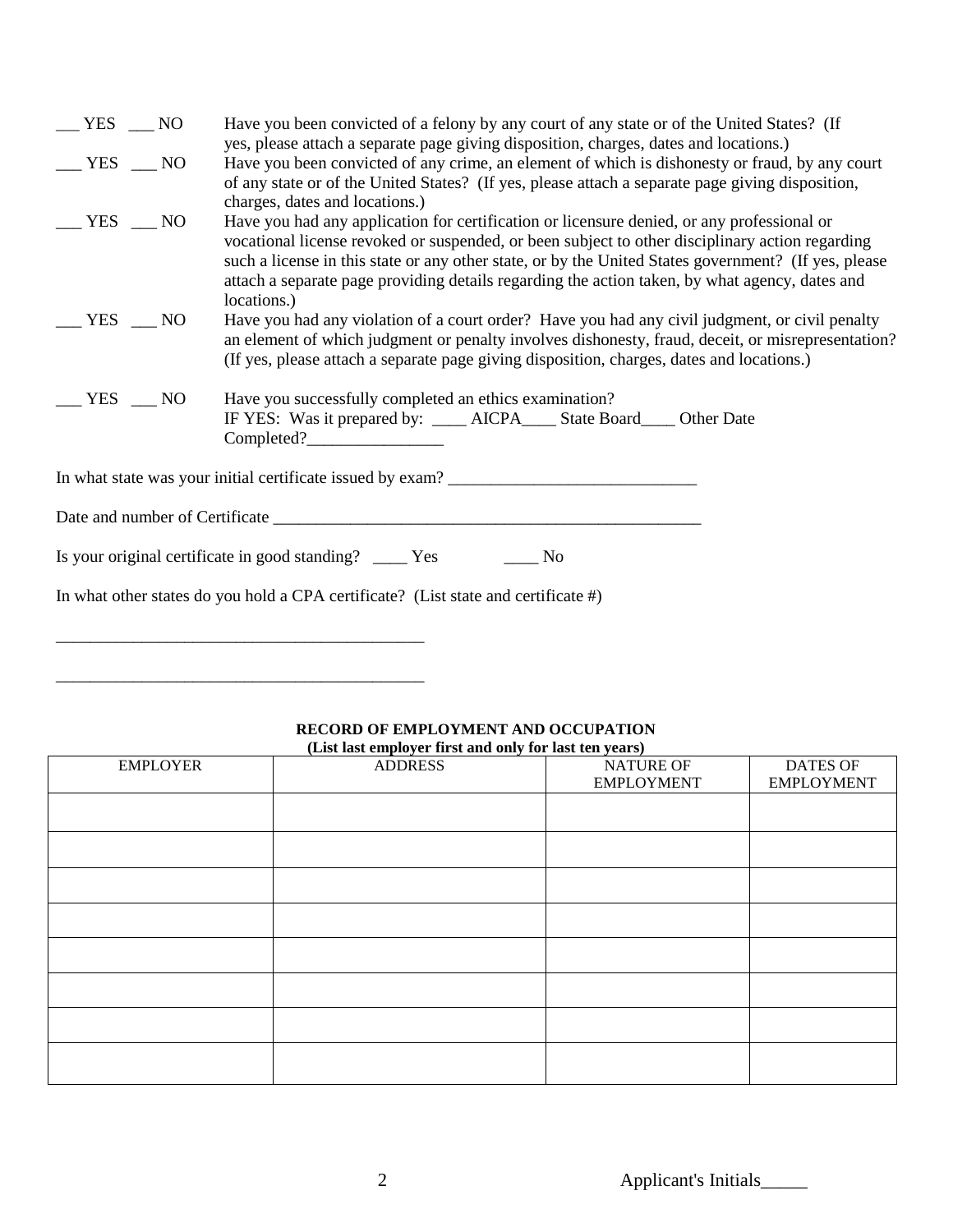"I hereby make application for a Certified Public Accountant certificate by reciprocity under the laws of the State of Nebraska, and I agree to abide by the decision of the Nebraska State Board of Public Accountancy as to this application.

I AGREE TO CONFORM TO THE RULES AND REGULATIONS OF THE NEBRASKA STATE BOARD OF PUBLIC ACCOUNTANCY, AND, IF ISSUED A NEBRASKA CPA CERTIFICATE, TO BE GOVERNED BY THE LAWS AND RULES OF THE NEBRASKA STATE BOARD OF PUBLIC ACCOUNTANCY.

I hereby certify that the statements made in this application are correct to the best of my knowledge and belief; and that I have not suppressed any information which might have a bearing upon this application. I have read and understand that the fee **is nonrefundable**." Please be sure to initial all pages.

|                                                                                                          | Signature                                                                                                            |
|----------------------------------------------------------------------------------------------------------|----------------------------------------------------------------------------------------------------------------------|
|                                                                                                          |                                                                                                                      |
| COUNTY OF                                                                                                | SS.                                                                                                                  |
| Before me, a notary public, in and for the county and state aforesaid, personally appeared<br>signature. | known to me to be the person named, who, being duly sworn, deposes and says that the signature hereto is his/her own |
| Given under my hand, this, the $\frac{1}{\text{day of}}$ day of $\frac{1}{\text{day of}}$ , 20.          |                                                                                                                      |
|                                                                                                          |                                                                                                                      |
|                                                                                                          |                                                                                                                      |

(Seal) Notary Public

**IMPORTANT NOTE:** A Nebraska CPA certificate does NOT constitute a permit to practice as a CPA in the state of Nebraska. You must also have an un-expired current active permit to practice.

You cannot hold yourself out to the public as a CPA or practice public accountancy unless you have a Nebraska active permit to practice.

Visit our web site (www.nbpa.ne.gov) and download the copies of the Public Accountancy Act and Title 288: Revised and Substituted Rules of the Board. As a Nebraska CPA certificate holder, you will be held individually accountable for knowing and following the law and rules.